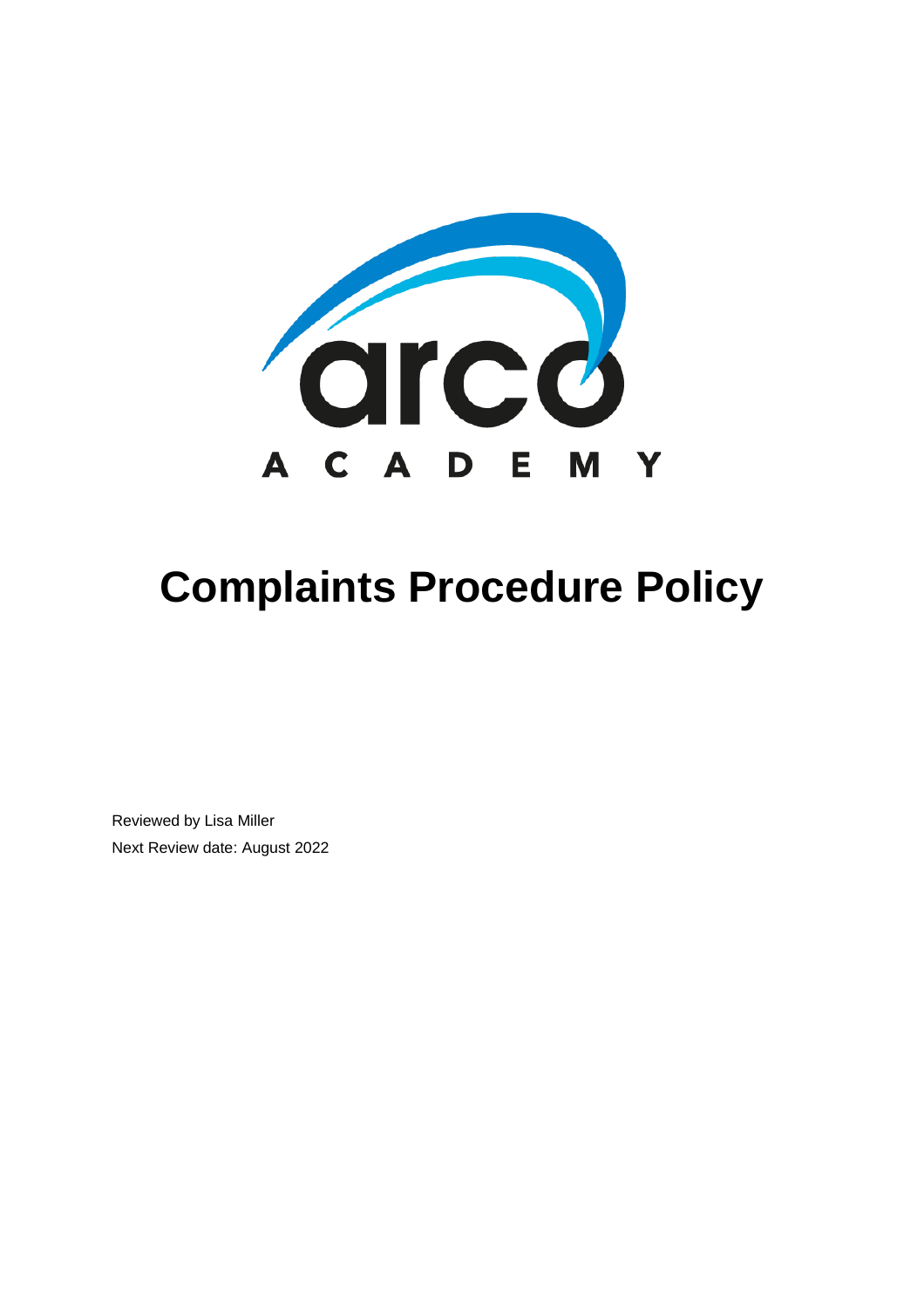

# **CONTENTS**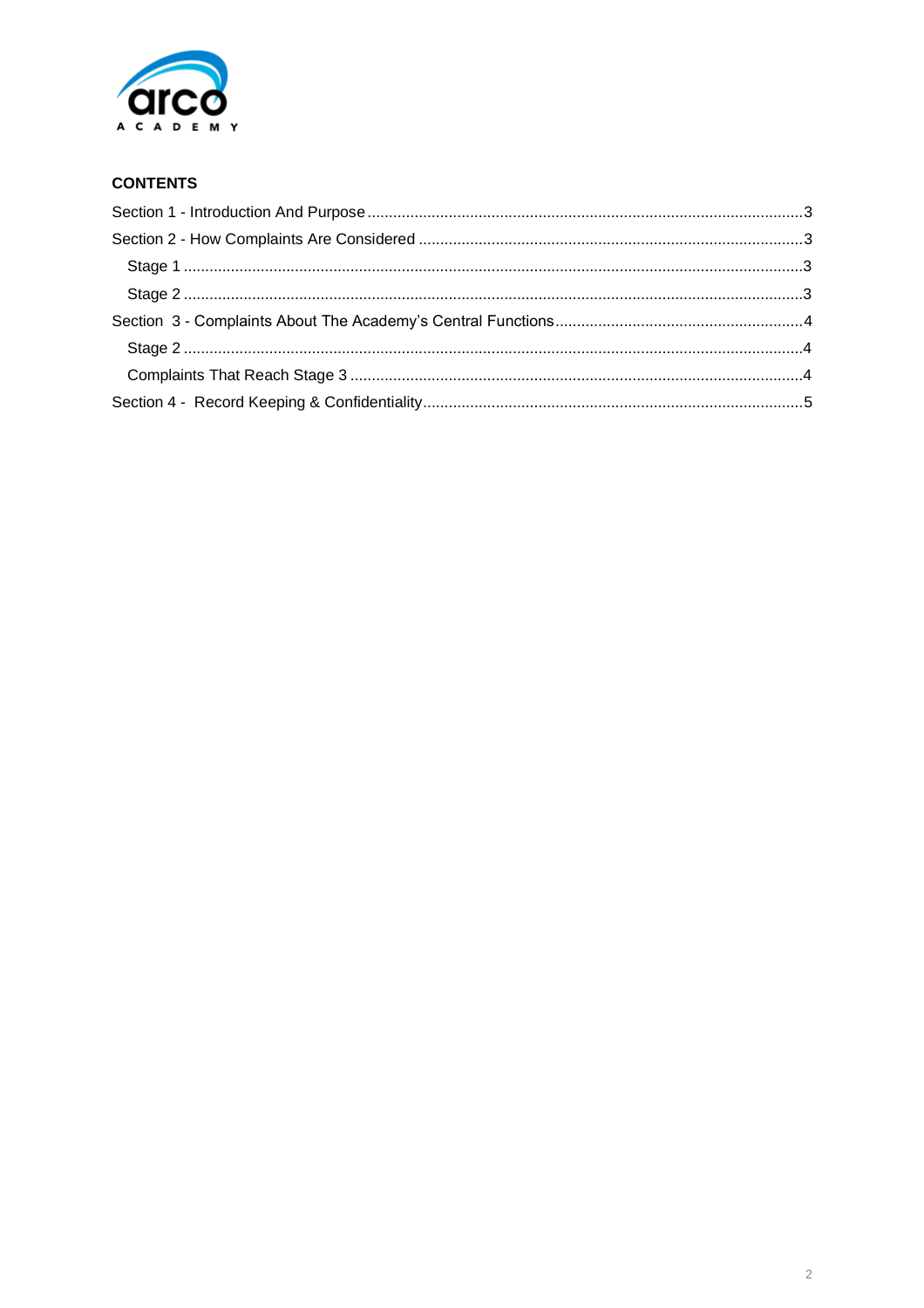

# <span id="page-2-0"></span>**SECTION 1 - INTRODUCTION AND PURPOSE**

Arco Academy prides itself on the quality of the education it offers and strives to maintain excellent relationships with all the people and organisations they deal with. Occasionally parents or other people who deal with Arco Academy may feel dissatisfied in some way with that experience. The purpose of this complaint's procedure is to resolve those problems swiftly and effectively. Complaints from parents deserve particular attention, but this policy is intended to apply to complaints received from anyone. There are a small number of matters which are not dealt with by this complaint's procedure, because there are separate procedures, prescribed by law, for dealing with them. These include:

- Reviews of decisions to exclude student from a school
- Appeals against a decision not to admit a child to a school

#### <span id="page-2-1"></span>**SECTION 2 - HOW COMPLAINTS ARE CONSIDERED**

Arco Academy aims to resolve most complaints informally, and therefore the first stage of this complaints process is always an informal one. If this is not possible there are two further formal stages. In summary the stages of the complaint's procedure are:

- Stage 1: Informal consideration of the complaint
- Stage 2: Consideration by a senior officer
- Stage 3: Consideration by the Advisory Board panel

On the rare occasions where complaints arise, they will be dealt with by the staff of Arco Academy, including the Vice Principal at the informal stage. The Vice Principal of Arco Academy will deal with formal complaints at stage 2. Complaints that relate to Arco Academy's central functions will be considered by an officer of Arco Academy at the informal stage and a senior officer at stage 2. All complaints which reach stage 3 will be considered by The Advisory Board panel including an independent member.

#### <span id="page-2-2"></span>**Stage 1**

At this stage the intention is to resolve the complaint informally. If you are unsure who is the most appropriate person in the Academy to discuss your complaint with, contact  $\frac{h\mathcal{R}}{dt}$  arco.academy to advise you.

On the rare occasions where it is not possible to resolve your complaint in a timely and informal manner then the complaint should be formalised as set out in stage 2 below.

# <span id="page-2-3"></span>**Stage 2**

- a) If you are not satisfied with the outcome of stage 1, or your complaint has not been resolved in a timely manner, you may complain in writing to the Vice Principal. You should set out clearly your specific complaint, the reasons why you are not satisfied with the outcome of the informal process and what redress you seek.
- b) The Vice Principal will respond to your complaint within 10 term time days. This may be by holding a meeting with you or responding in writing. If a meeting is held, the Vice Principal will write to you afterwards to confirm the outcome of stage 2 within five term-time days of the meeting.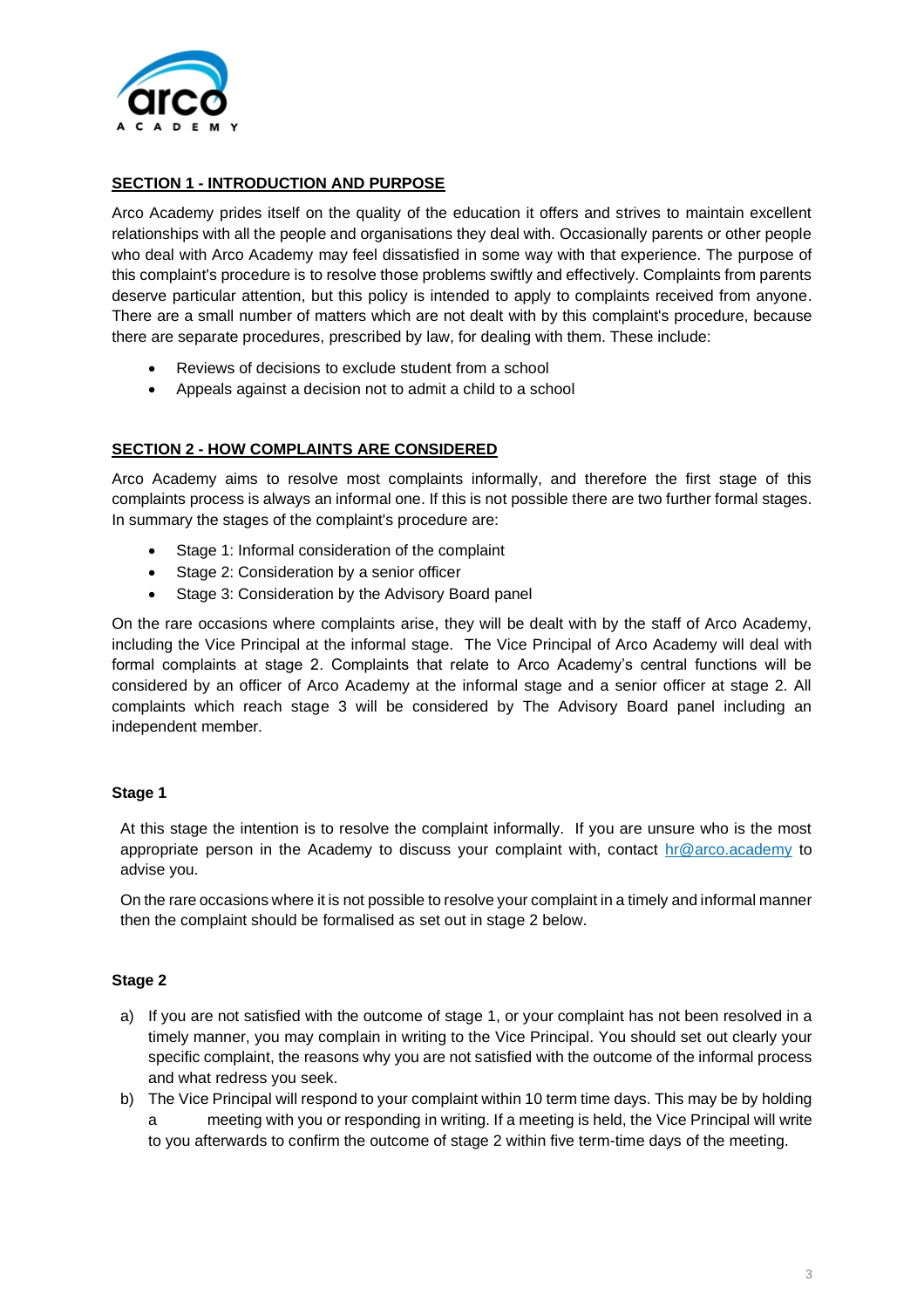

### <span id="page-3-0"></span>**SECTION 3 - COMPLAINTS ABOUT THE ACADEMY'S CENTRAL FUNCTIONS**

It should be possible for most (if not all) complaints to be resolved by the officers responsible for the function that is the subject of the complaint. This is our primary aim and every effort will be made to ensure that this is the case. The following procedure will apply for stage 1 and stage 2. Stage 1

At this stage the intention is to resolve the complaint informally by speaking to the officer responsible for the function your complaint is about. If you are not already in contact with the appropriate officer, or you are unsure who that is, you should contact the Arco Administration, who will direct you to the appropriate officer.

On the rare occasions where it is not possible to resolve your complaint in a timely and informal manner then the complaint should be formalised as set out in stage 2 below.

#### <span id="page-3-1"></span>**Stage 2**

a) If you are not satisfied with the outcome of stage 1, or your complaint has not been resolved in a timely manner, you may complain in writing to the Vice Principal / Principal. The Arco Administrator will be able to advise you who this is. You should set out clearly your specific complaint, the reasons why you are not satisfied with the outcome of stage 1 and what redress you seek.

b) The Vice Principal / Principal will respond to your complaint within 10 term time days. This may be by holding a meeting with you or responding in writing. If a meeting is held then he or she will write to you afterwards to confirm the outcome of stage 2 within five term-time days of the meeting.

#### <span id="page-3-2"></span>**Complaints that reach stage 3**

In the unlikely event that, having exhausted stages 1 and 2 of the complaints processes, it has not been possible to resolve the complaint, then you may complain using stage 3 of the process. It should be noted that stage 3 is the final stage of this complaint's procedure and no further appeal or stage is available.

#### *Stage* 3 comprises the following:

a) Where you are not satisfied with the final decision of the Vice Principal / Principal in relation to your complaint you may complain in writing to the Chair Advisory Board Member via email at: [rstlouis@arco.academy](mailto:rstlouis@arco.academy) within 10 term time days of the conclusion of stage 2 (which will be the date of receipt of the formal response to stage 2). You should ensure that you clearly set out your specific complaint and the redress you seek.

b) A panel of at least three members will be appointed by the Principal to hear the complaint, within 15 term time days of the formal complaint to the Principal. The constitution of the panel will be decided by the Principal. It will include an independent member. This will be someone who is not involved in the management, running or governance of Arco Academy or any of its schools.

c) You may attend and be accompanied by one person of your choosing. This may be a relative or friend. Legal representation will not normally be appropriate.

d) The decision of the Panel will be communicated in writing to the Academy and to you within 5 termtime days of the complaint hearing.